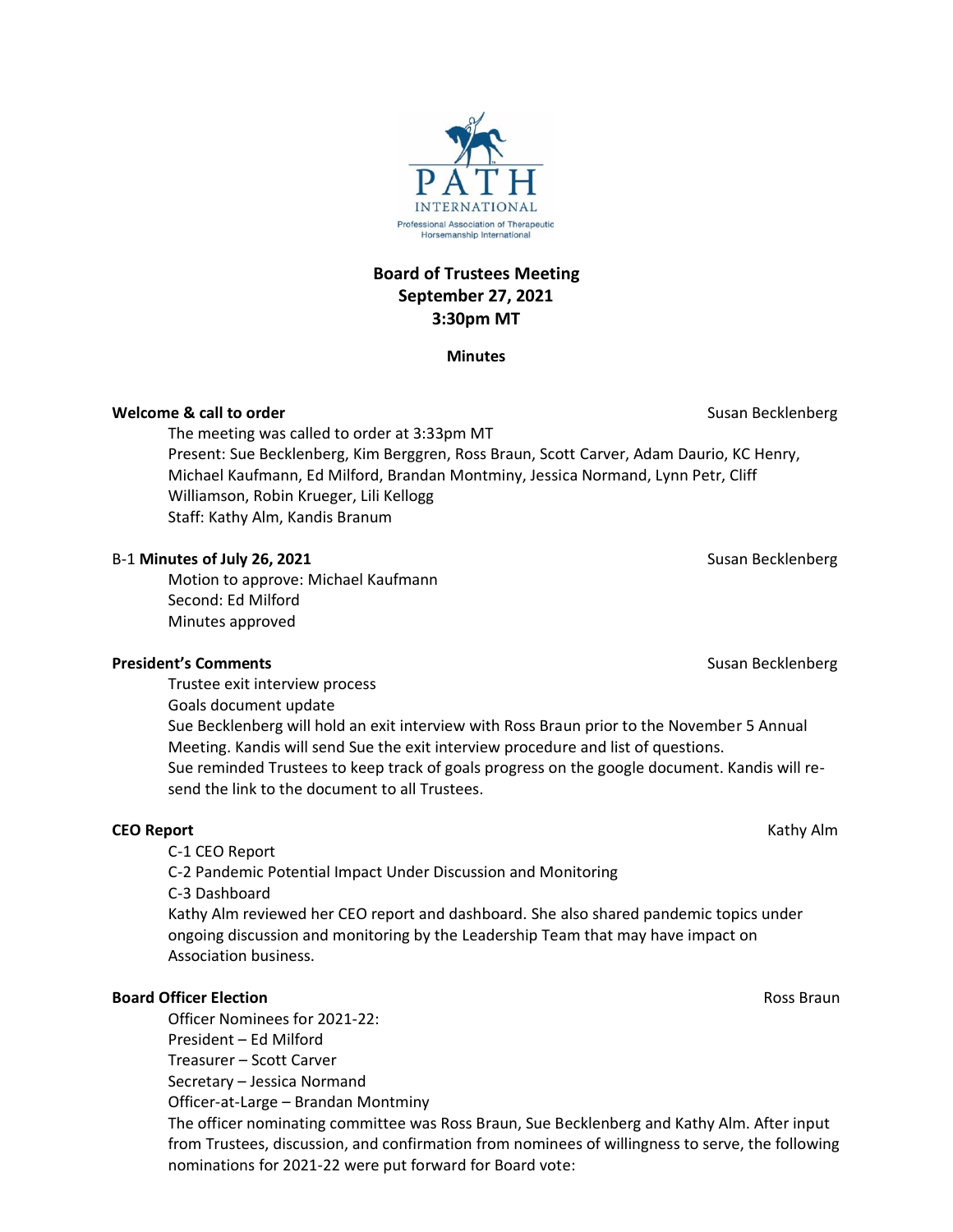President – Ed Milford Treasurer – Scott Carver Secretary – Jessica Normand Officer-at-Large: Brandan Montminy (by incoming president's appointment) Motion to elect slate of officers for 2021-22 Board year: Brandan Montminy Second: Kim Berggren Slate of officers elected

**Event COVID Policy Susan Becklenberg/Kathy Alm** 

Motion that PATH Intl. mandate protocols following CDC COVID-19 guidelines for all PATH Intl. events: Ed Milford Second: Sue Becklenberg

Yes votes: 12 No votes: 1 Abstentions: 1 Motion approved

**Finance** Scott Carver/Ed Milford

D-1 Audit

D-2 FYE Narrative 06.30.21

D-3 Consolidated FYE 06.30.21 vs. Projection 05.31.21

D-4 Financial Narrative 08.31.21

D-5 Consolidated Financial Statement 08.31.21

Motion to approve 2020-21 Audited Financial Statement: Ross Braun

Second: Sue Becklenberg

2020-21 Audited financial statement approved

Scott Carver reviewed the process used by the Audit Committee (Scott Carver, Jeff Beck, Robin Krueger) and noted some highlights on the financial statement. He pointed out that the 990/990T will process separately. Scott and the Board offered kudos to Kathy and the staff for a clean audit, good numbers, and financial transparency.

Motion to approve FYE 2020-21 and August 2021 financial statements: Scott Carver Second: Kim Berggren

Financials approved

**Governance** Brandan Montminy

New Trustee Orientation Progress

Trustees & Region Reps ballot closes September 30

Brandan Montminy reported that new Trustee Orientation Parts 1 and 2 are scheduled.

Designated presenters are onboard. Trustees are invited to attend the presentations.

Part 1 – Tuesday, October 12, 10:30am-12:00pm MT

Part 2 – Monday, October 25, 4:00-5:00pm MT following a 30-minute Executive committee meeting.